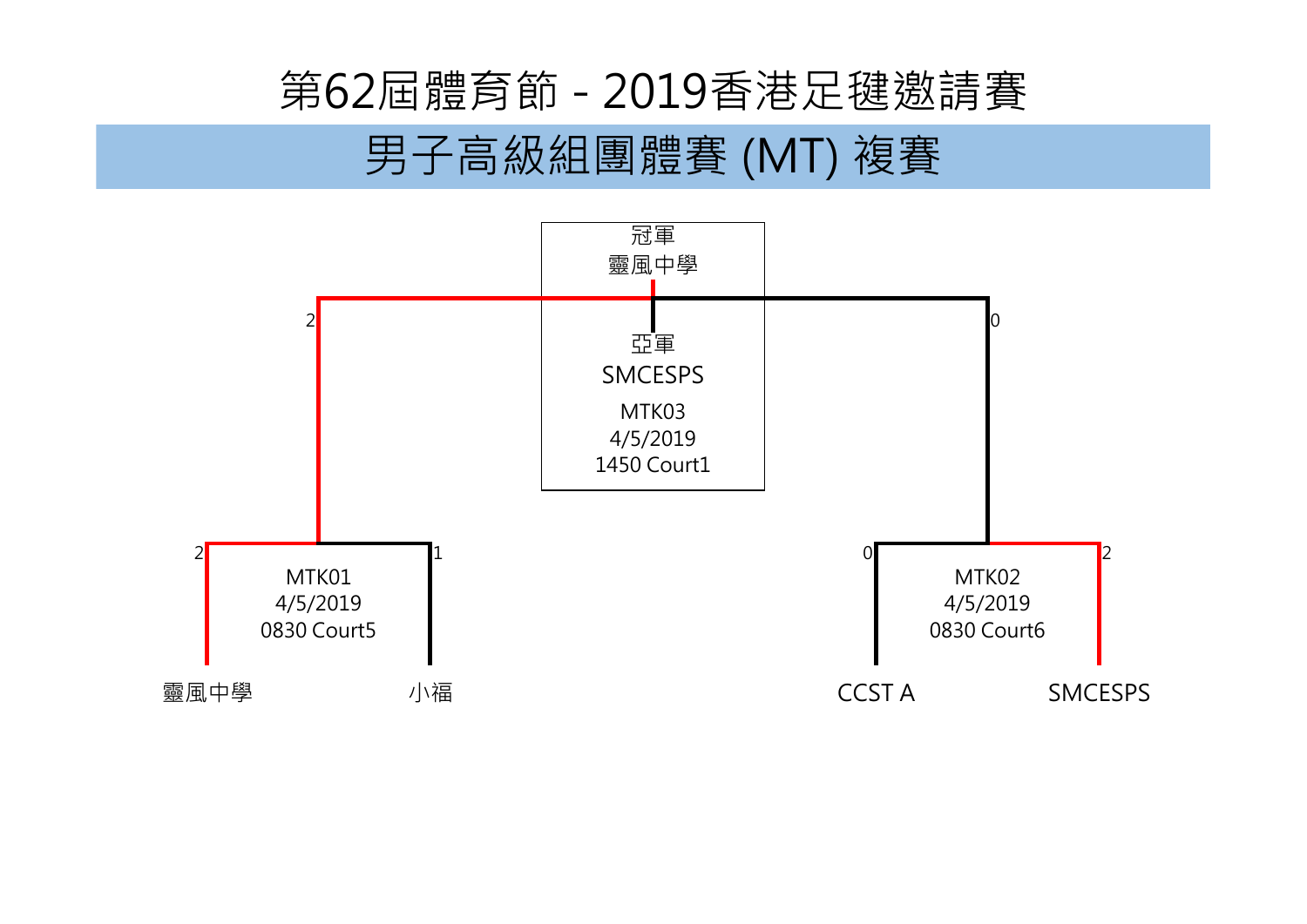### 第62屆體育節 - 2019香港足毽邀請賽 男子初級組團體賽 (BT) 複賽

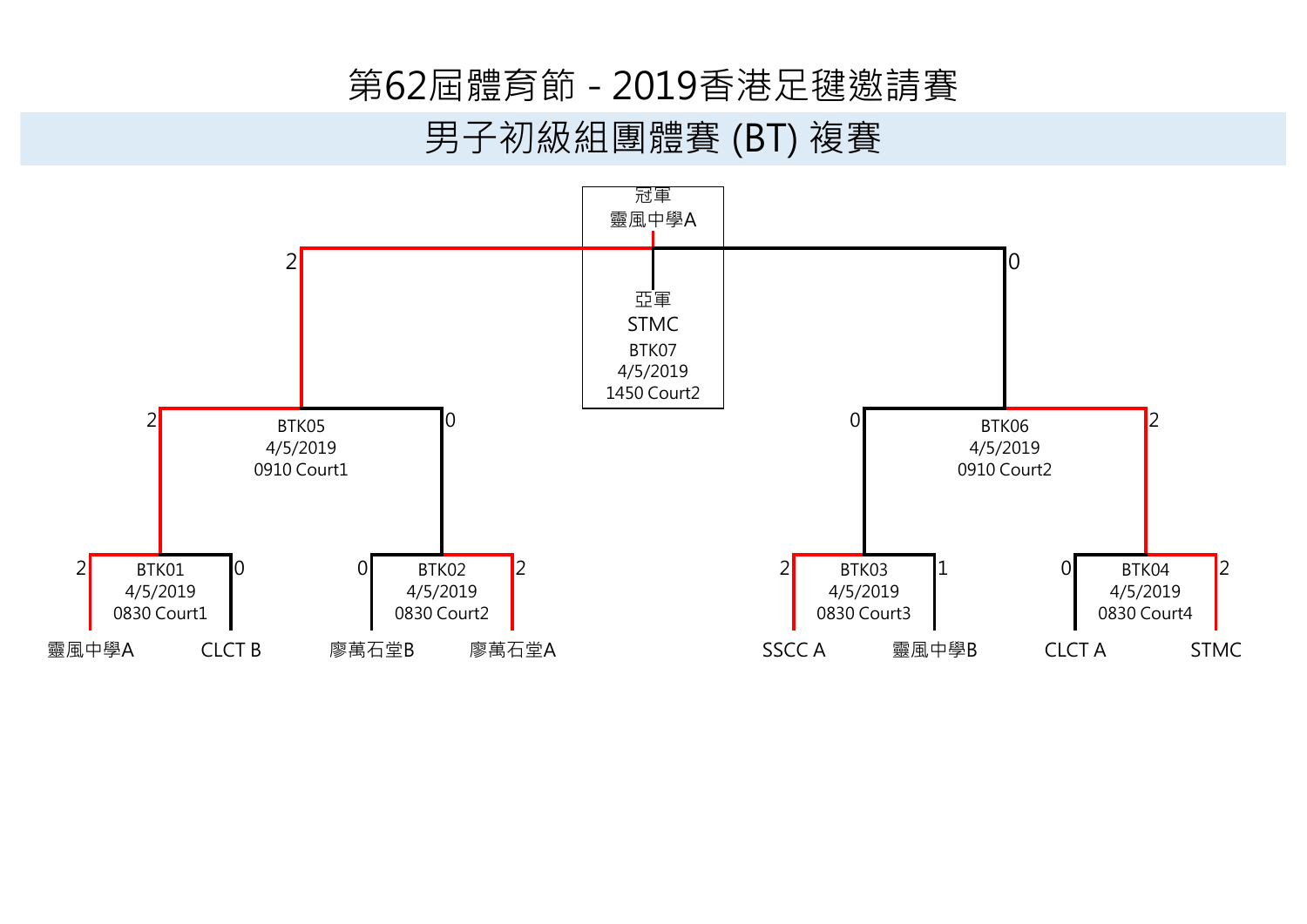



## 第62屆體育節 - 2019香港足毽邀請賽 女子初級組團體賽 (GT) 複賽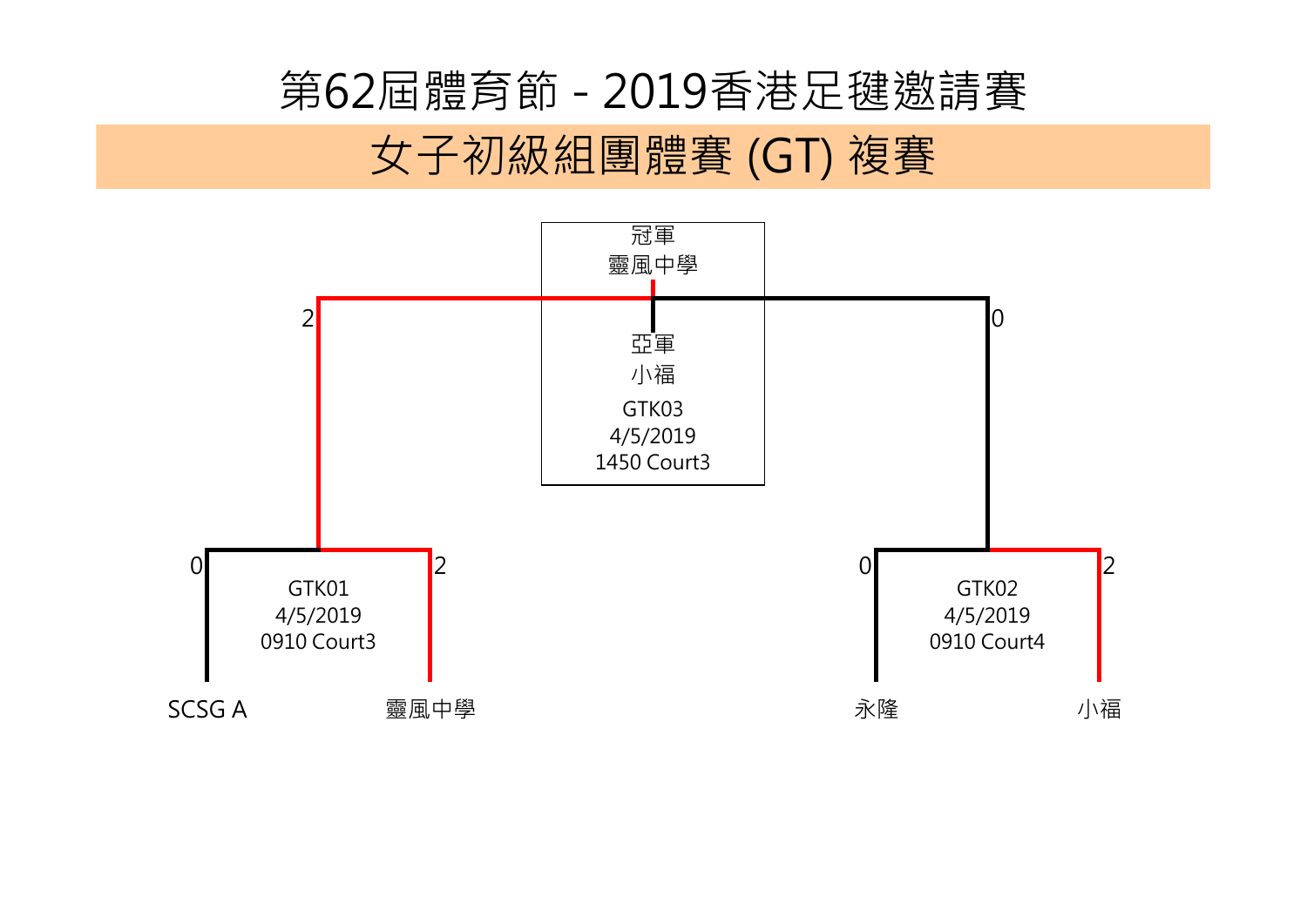



# 第62屆體育節 - 2019香港足毽邀請賽 男女混合平推毽賽 (XT) 複賽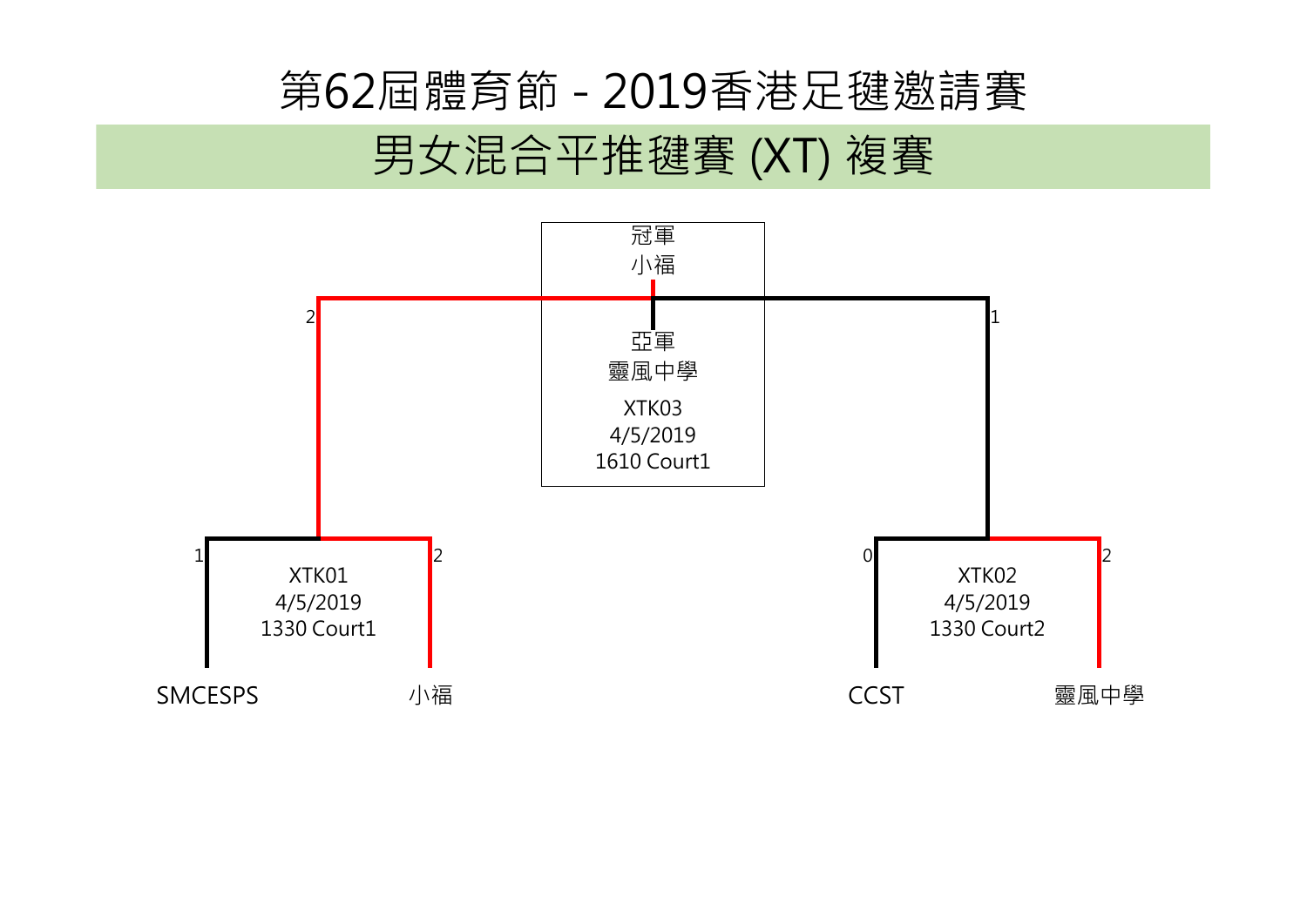**中學組 - 男子高級組雙人賽 第62屆體育節 - 2019香港足毽邀請賽**



男子高級組雙人賽 (MD)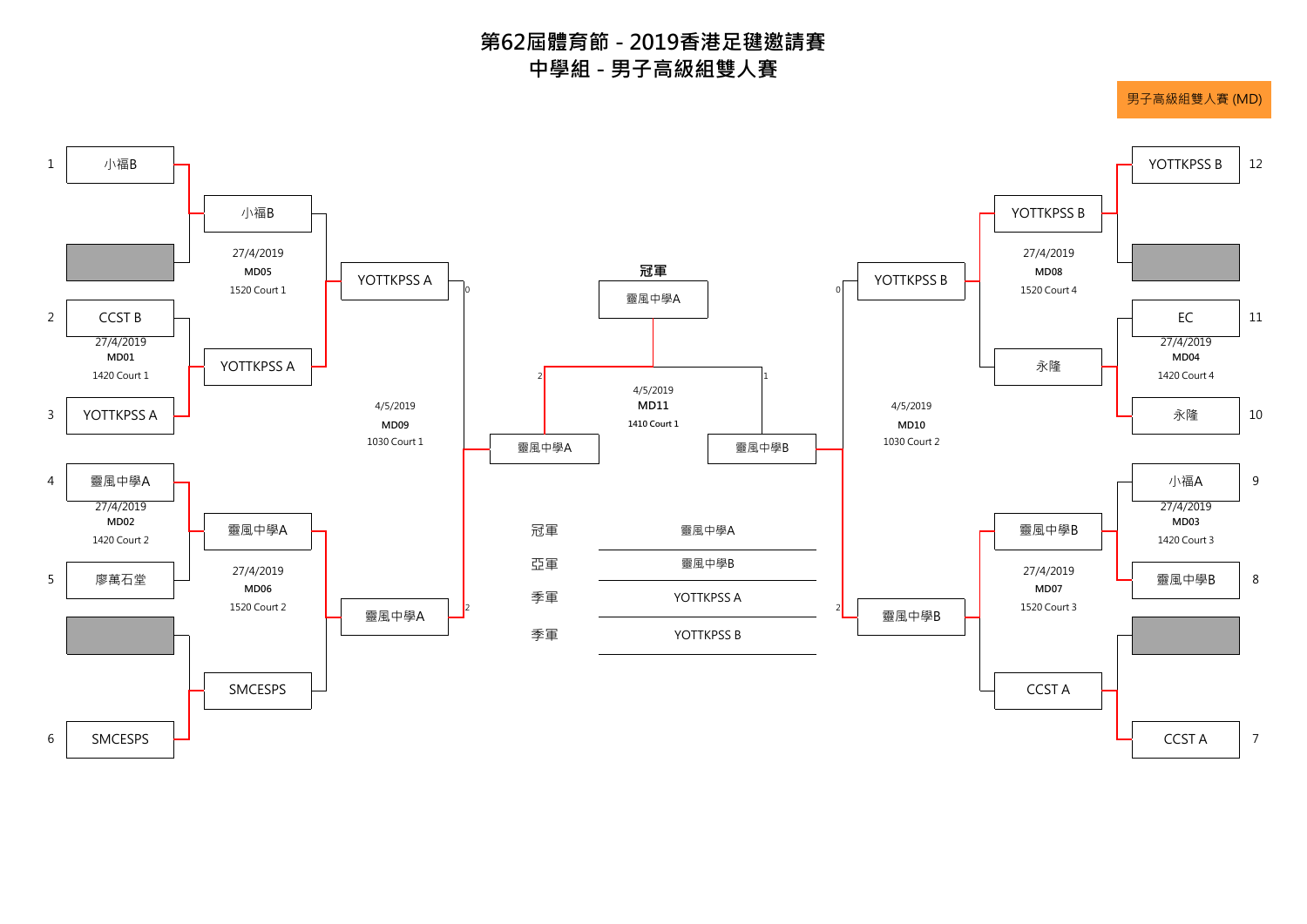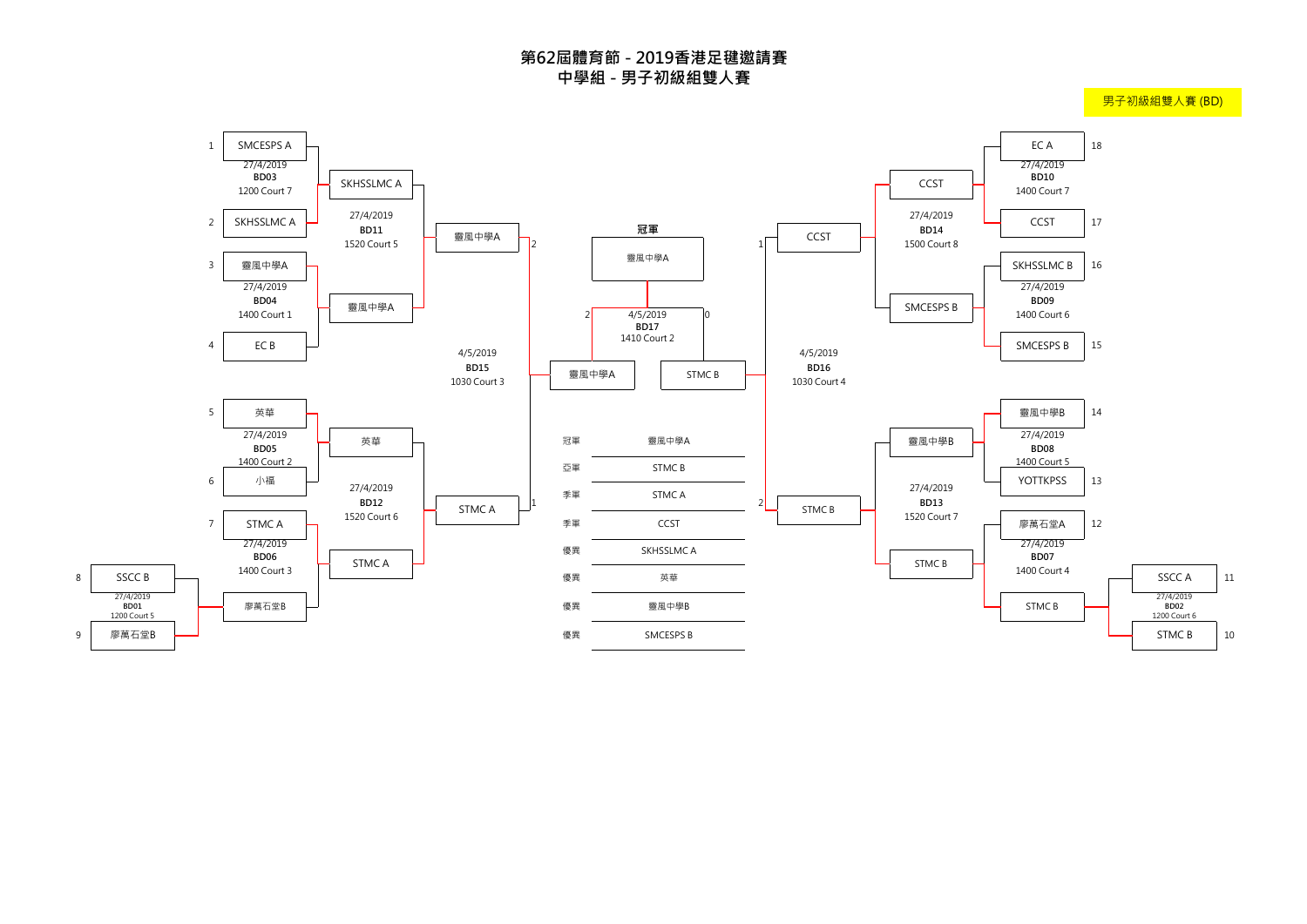女子高級組雙人賽 (FD)





#### **第62屆體育節 - 2019香港足毽邀請賽 中學組 - 女子高級組雙人賽**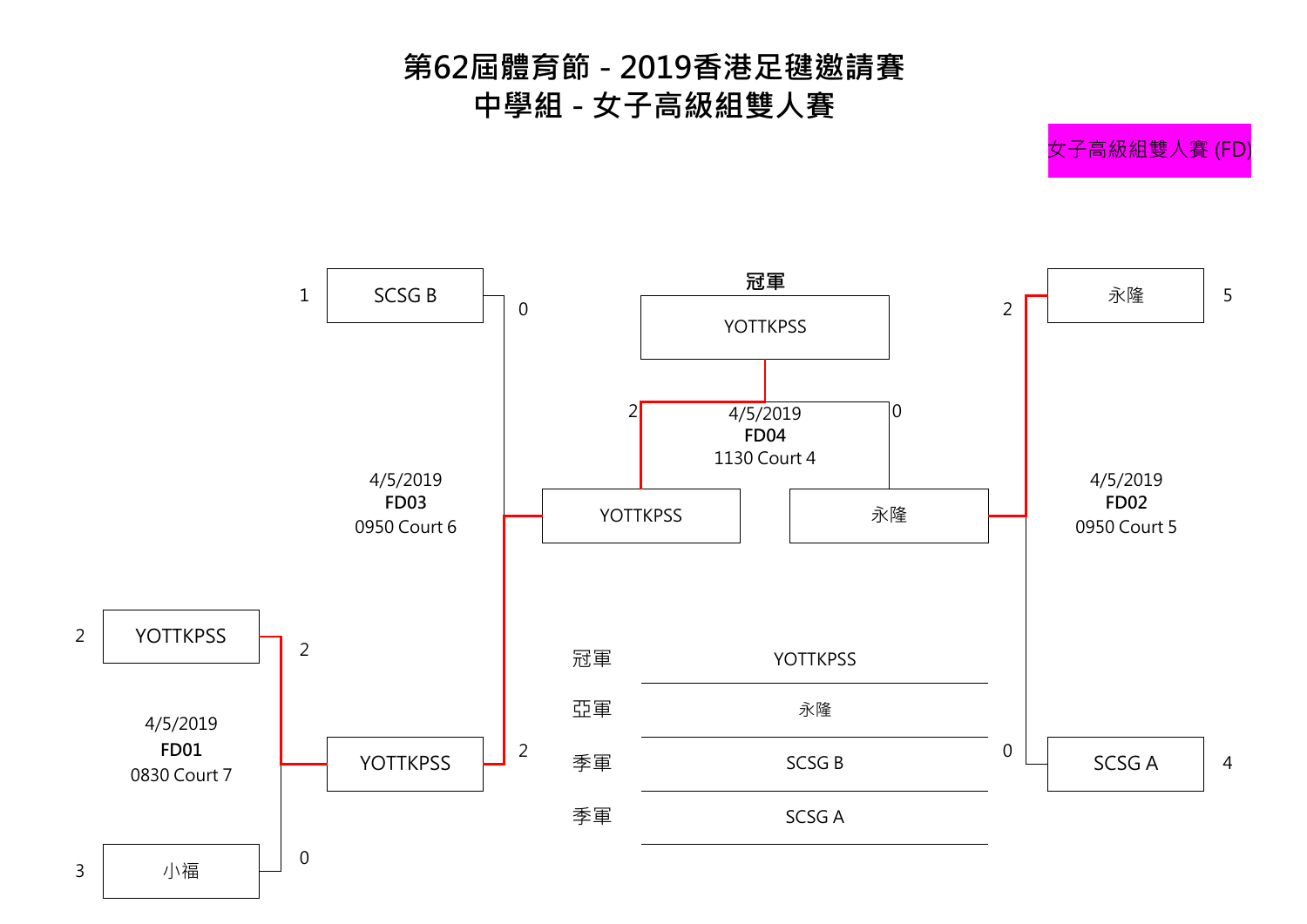

#### **第62屆體育節 - 2019香港足毽邀請賽 中學組 - 女子初級組雙人賽**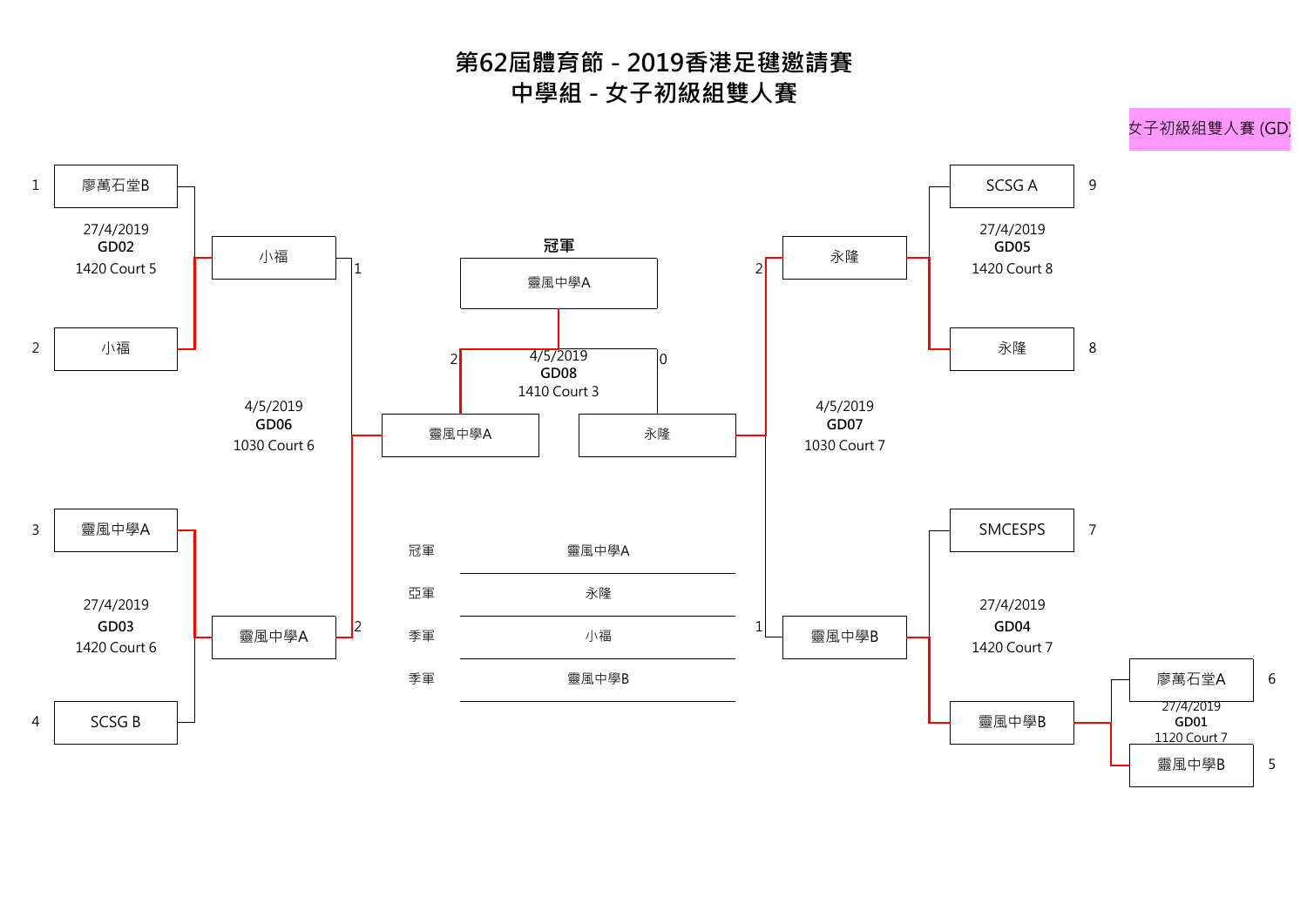#### 混合雙人賽 (XD)



**第62屆體育節 - 2019香港足毽邀請賽 公開組 - 混合雙人賽**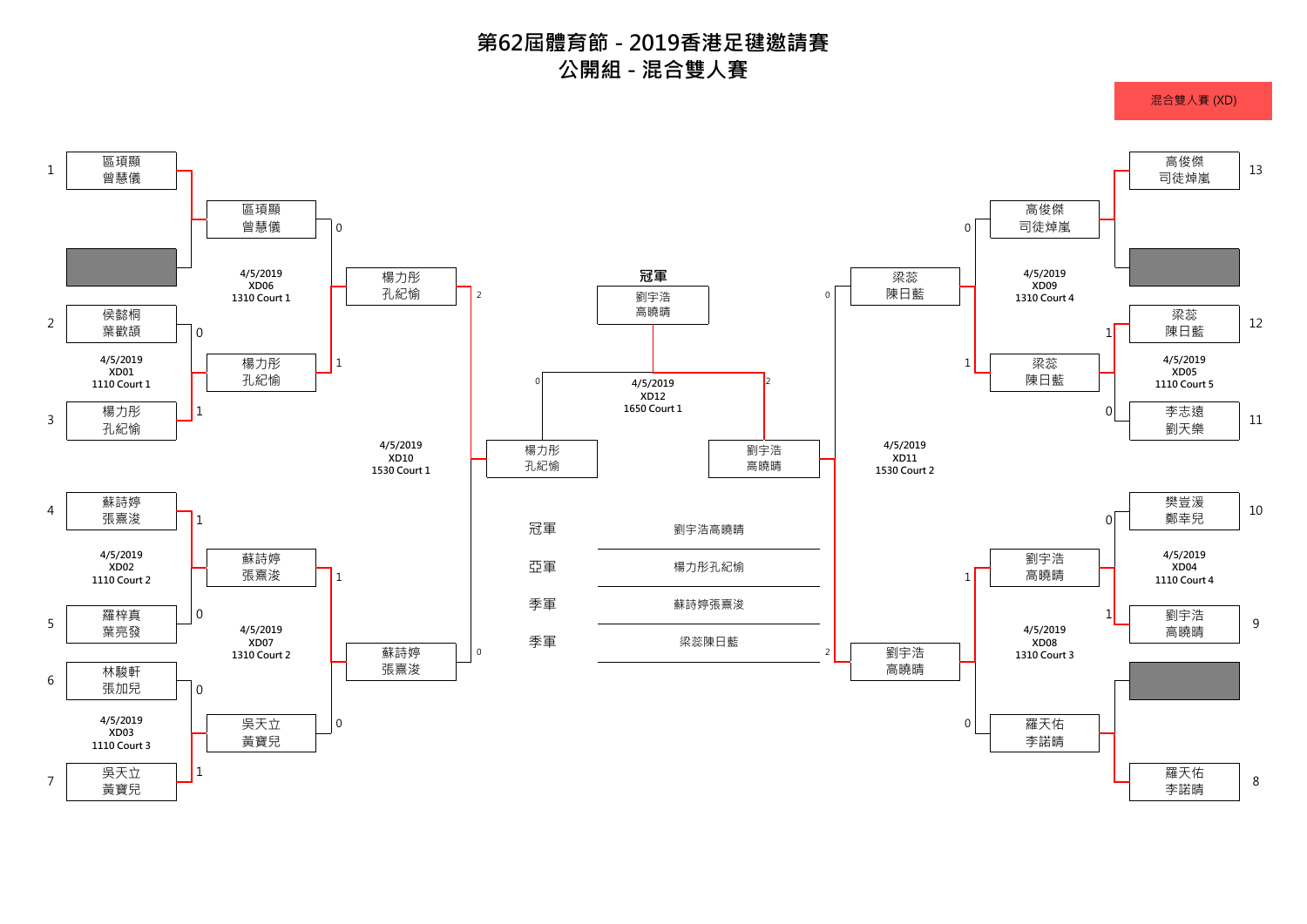

$$
\boxed{\qquad \qquad \text{YOTTKPSS B} \qquad \qquad } \quad \text{13}
$$

$$
\begin{array}{|c|c|}\n\hline\n\hline\n\textcircled{\footnotesize{B}}\textcircled{\footnotesize{B}}\textcircled{\footnotesize{B}}\textcircled{\footnotesize{A}}&10 \\
\hline\n\textcircled{\footnotesize{1340 Cour15}} \\
\hline\n\textcircled{\footnotesize{1340 Cour15}} \\
\hline\n\textcircled{\footnotesize{1340 Cour15}} \\
\hline\n\textcircled{\footnotesize{1340}}\textcircled{\footnotesize{1340}}\textcircled{\footnotesize{9}}\textcircled{\footnotesize{9}}\n\end{array}
$$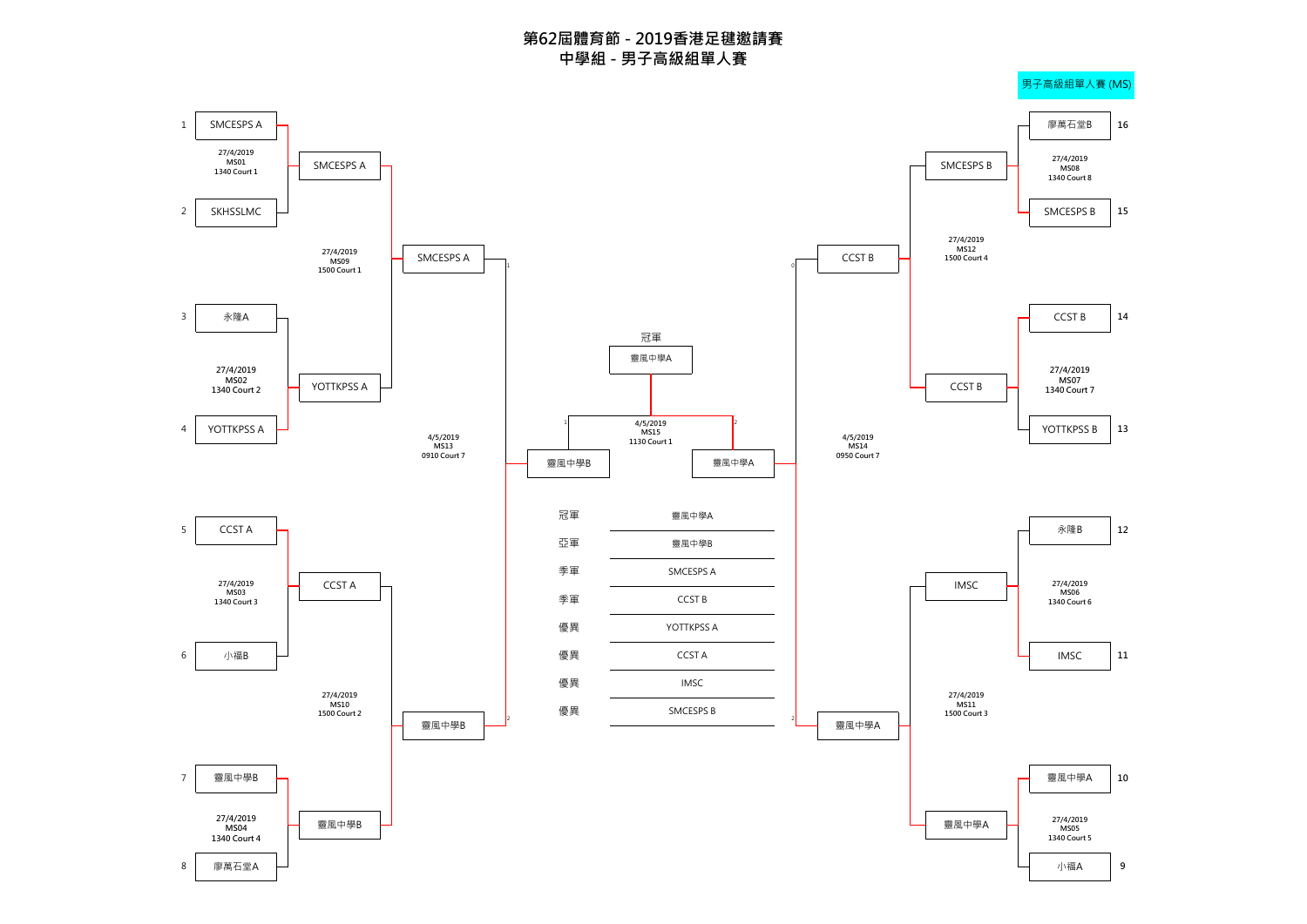

**第62屆體育節 - 2019香港足毽邀請賽 中學組 - 男子初級組單人賽**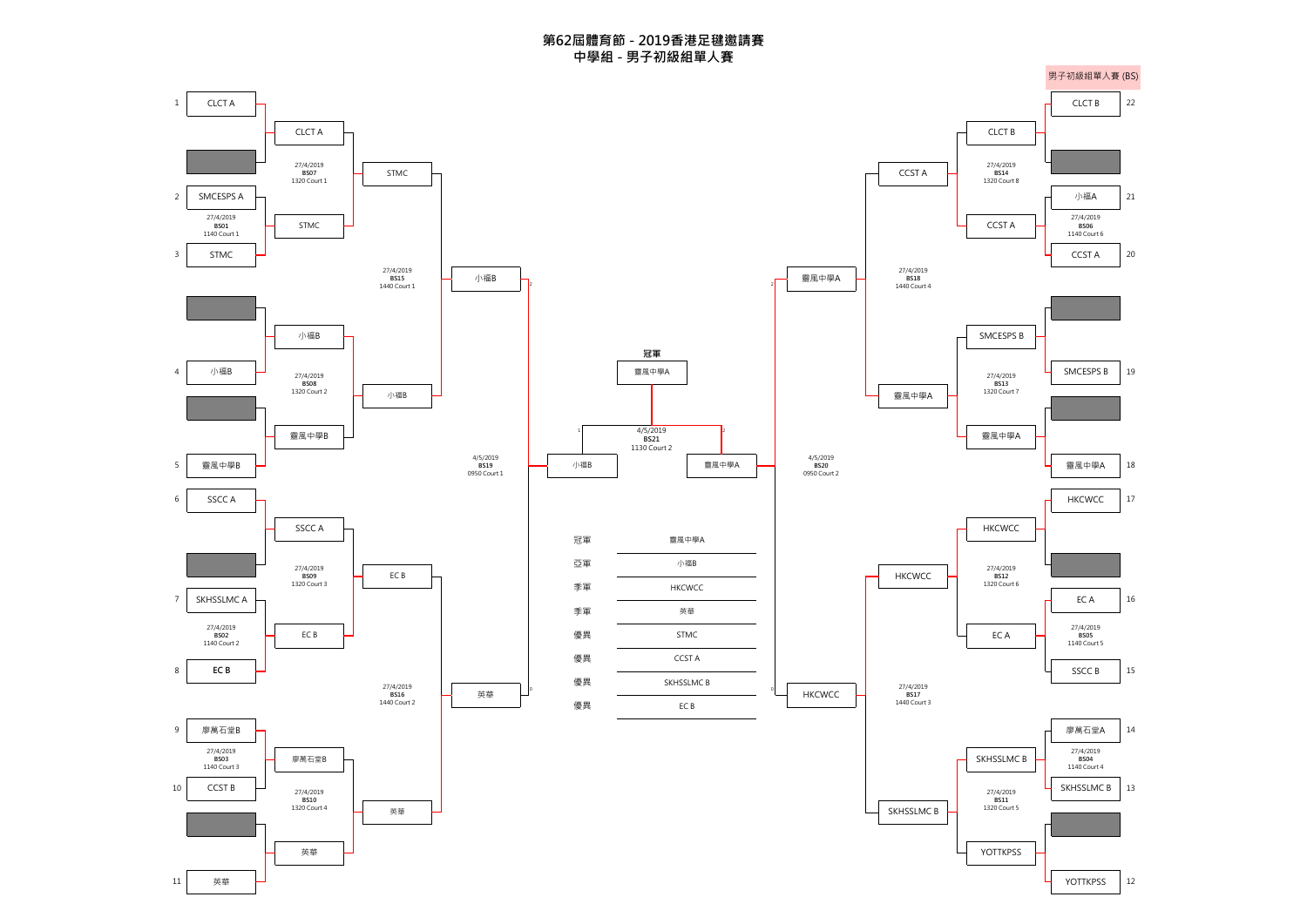

**第62屆體育節 - 2019香港足毽邀請賽 中學組 - 女子高級組單人賽**